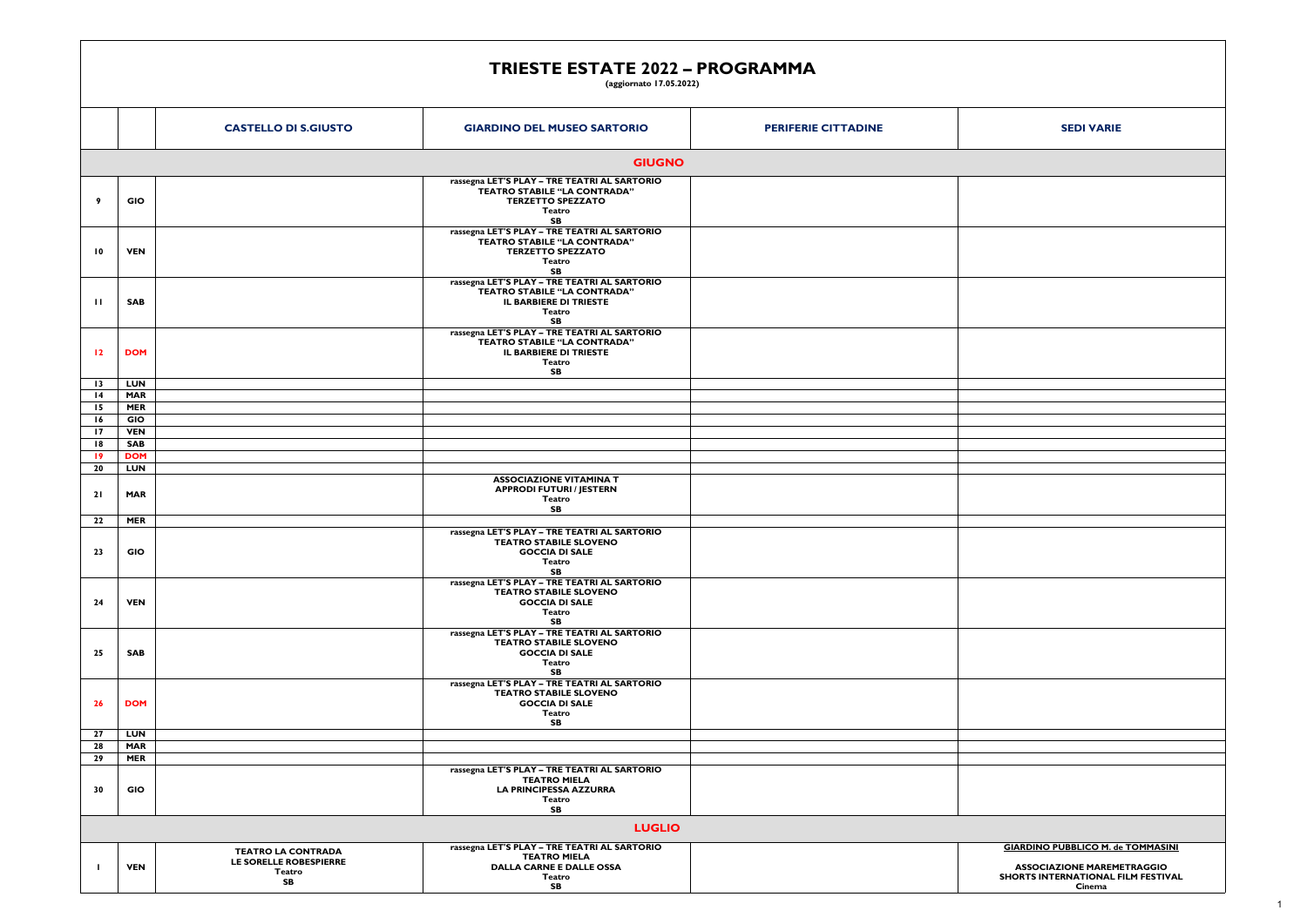|                         |            | <b>CASTELLO DI S.GIUSTO</b>                                                                                                                                                                            | <b>GIARDINO DEL MUSEO SARTORIO</b>                                                                                                                                                                                        | <b>PERIFERIE CITTADINE</b>                                                                                                                                              | <b>SEDI VARIE</b>                                                                                                                                                                                                                                                                                               |
|-------------------------|------------|--------------------------------------------------------------------------------------------------------------------------------------------------------------------------------------------------------|---------------------------------------------------------------------------------------------------------------------------------------------------------------------------------------------------------------------------|-------------------------------------------------------------------------------------------------------------------------------------------------------------------------|-----------------------------------------------------------------------------------------------------------------------------------------------------------------------------------------------------------------------------------------------------------------------------------------------------------------|
| $\overline{2}$          | <b>SAB</b> | <b>TEATRO SLOVENO</b><br><b>MARLENEDITH</b><br>Teatro                                                                                                                                                  | rassegna LET'S PLAY - TRE TEATRI AL SARTORIO<br><b>TEATRO MIELA</b><br><b>PASOLINI ON THE ROAD</b><br>Teatro<br><b>SB</b>                                                                                                 | <b>BORGO SAN SERGIO - Biblioteca Comunale Stelio Mattioni</b><br><b>ASSOCIAZIONE ANBIMA</b><br><b>RASSEGNA BANDE ANBIMA</b><br>Musica                                   | <b>GIARDINO PUBBLICO M. de TOMMASINI</b><br><b>ASSOCIAZIONE MAREMETRAGGIO</b><br><b>SHORTS INTERNATIONAL FILM FESTIVAL</b><br>Cinema                                                                                                                                                                            |
| $\overline{\mathbf{3}}$ | <b>DOM</b> | filone FESTIVAL<br>HOT IN THE CITY FESTIVAL<br><b>GOOD VIBRATIONS ENTERTAINMENT</b><br><b>DEAD DAISIES</b><br>Musica<br><b>SB</b>                                                                      | rassegna LET'S PLAY - TRE TEATRI AL SARTORIO<br><b>TEATRO MIELA</b><br><b>PASOLINI ON THE ROAD</b><br>Teatro<br><b>SB</b>                                                                                                 | <b>BORGO SAN SERGIO</b><br><b>ASSOCIAZIONE ARTI FRAGILI</b><br><b>TEATRO CABARET</b><br>Teatro                                                                          | <b>GIARDINO PUBBLICO M. de TOMMASINI</b><br><b>ASSOCIAZIONE MAREMETRAGGIO</b><br><b>SHORTS INTERNATIONAL FILM FESTIVAL</b><br>Cinema                                                                                                                                                                            |
| $\boldsymbol{4}$        | <b>LUN</b> | ORCHESTRA D'ARCHI DEL CONSERVATORIO "G.TARTINI"<br><b>CONCERTO</b><br>Musica                                                                                                                           |                                                                                                                                                                                                                           | <b>BORGO SAN SERGIO</b><br><b>CIVICA ORCHESTRA DI FIATI G. VERDI</b><br><b>QUADRI TRIESTINI</b><br>Musica                                                               | <b>GIARDINO PUBBLICO M. de TOMMASINI</b><br><b>ASSOCIAZIONE MAREMETRAGGIO</b><br><b>SHORTS INTERNATIONAL FILM FESTIVAL</b><br>Cinema                                                                                                                                                                            |
| -5                      | <b>MAR</b> | filone FESTIVAL<br>TRIESTELOVESJAZZ FESTIVAL<br><b>CINQUANTACINQUE COOP. SOC.</b><br>SERATA LUTTAZZI NICO GORI 10TET + SPAKKAZUK<br>Musica                                                             |                                                                                                                                                                                                                           | <b>BORGO SAN SERGIO</b><br><b>ASSOCIAZIONE LA MACCHINA DEL TESTO</b><br>MIA MARTINI E LOREDANA BERTE': LA VOCE DELL'ANIMA<br><b>Musica e Teatro</b>                     | <b>GIARDINO PUBBLICO M. de TOMMASINI</b><br><b>ASSOCIAZIONE MAREMETRAGGIO</b><br><b>SHORTS INTERNATIONAL FILM FESTIVAL</b><br>Cinema                                                                                                                                                                            |
|                         | <b>MER</b> | filone FESTIVAL<br>HOT IN THE CITY FESTIVAL<br><b>GOOD VIBRATIONS ENTERTAINMENT</b><br><b>CANTO LIBERO</b><br>Musica<br><b>SB</b>                                                                      |                                                                                                                                                                                                                           | <b>BORGO SAN SERGIO</b><br><b>ASSOCIAZIONE PETIT SOLEIL</b><br><b>DOMACE</b><br>Cabaret                                                                                 | <b>GIARDINO PUBBLICO M. de TOMMASINI</b><br><b>ASSOCIAZIONE MAREMETRAGGIO</b><br><b>SHORTS INTERNATIONAL FILM FESTIVAL</b><br>Cinema                                                                                                                                                                            |
|                         | <b>GIO</b> | <b>CONSERVATORIO "G.TARTINI"</b><br>LA MUSICA SUSSURRA E CI INSEGNA LA VITA<br>Omaggio a Ezio Bosso<br>Musica                                                                                          | filone FESTIVAL<br>TRIESTELOVESJAZZ FESTIVAL<br><b>CINQUANTACINQUE COOP. SOC.</b><br><b>GRAFITTI TRIO + BEGANOVIC TRIO + SPAKKAZUK</b><br>Musica                                                                          | <b>BORGO SAN SERGIO</b><br><b>ASSOCIAZIONE ANBIMA</b><br><b>RASSEGNA BANDE ANBIMA</b><br>Musica                                                                         | <b>GIARDINO PUBBLICO M. de TOMMASINI</b><br><b>ASSOCIAZIONE MAREMETRAGGIO</b><br><b>SHORTS INTERNATIONAL FILM FESTIVAL</b><br>Cinema                                                                                                                                                                            |
|                         | <b>VEN</b> | filone FESTIVAL<br><b>TRIESTE OPERETTA FESTIVAL</b><br><b>ASSOCIAZIONE INTERNAZIONALE DELL' OPERETTA</b><br>"GETTING TALL" DAL MUSICAL NINE E<br>DAL FILM 8 E MEZZO DI FELLINI<br>Musical<br><b>SB</b> | <b>ASSOCIAZIONE CULTURALE ZATROCARAMA /</b><br>TEATRO DEI BURATTINI DELLA CITTA' DI FIUME<br><b>VANDA LAVANDA</b><br>Rassegna Teatro Ragazzi                                                                              | SAN GIACOMO - Biblioteca Comunale Quarantotto Gambini<br><b>ASSOCIAZIONE ANBIMA</b><br><b>RASSEGNA BANDE ANBIMA</b><br>Musica                                           | <b>GIARDINO PUBBLICO M. de TOMMASINI</b><br><b>ASSOCIAZIONE MAREMETRAGGIO</b><br>SHORTS INTERNATIONAL FILM FESTIVAL<br>Cinema                                                                                                                                                                                   |
| 9                       | <b>SAB</b> | <b>VIGNA PR S.R.L.</b><br><b>INCOGNITO</b><br>Musica<br><b>SB</b>                                                                                                                                      | <b>ASSOCIAZIONE CULTURALE ZATROCARAMA /</b><br><b>FONDAZIONE TEATRO RAGAZZI E GIOVANI ONLUS -</b><br><b>CENTRO DI PRODUZIONE TEATRALE TORINO ITALIA</b><br><b>QUADROTTO, TONDINO E LA LUNA</b><br>Rassegna Teatro Ragazzi | <b>SAN GIACOMO</b><br><b>Filone FESTIVAL</b><br>TRIESTELOVESJAZZ FESTIVAL<br><b>CINQUANTACINQUE COOP. SOC.</b><br><b>FABIO JEGHER TRIO</b><br>Musica                    | <b>GIARDINO PUBBLICO M. de TOMMASINI</b><br><b>ASSOCIAZIONE MAREMETRAGGIO</b><br><b>SHORTS INTERNATIONAL FILM FESTIVAL</b><br>Cinema                                                                                                                                                                            |
| 10                      | <b>DOM</b> | <b>ASSOCIAZIONE CULTURALE UTHER PENDRAGON</b><br><b>DANZE IRLANDESI</b><br>Musica e Danza<br><b>SB</b>                                                                                                 | <b>ASSOCIAZIONE CULTURALE ZATROCARAMA /</b><br><b>TEATRO LA CONTRADA</b><br><b>BIANCANEVE NON APRITE QUELLA PORTA</b><br>Rassegna Teatro Ragazzi                                                                          | <b>SAN GIACOMO</b><br><b>TRIESTECLASSICA</b><br><b>FESTIVAL VISIONI</b><br><b>CONCERTO DEI GIOVANI ARTISTI VINCITORI DELLA</b><br>"CALL TRIESTECLASSICA 2022"<br>Musica | <b>GIARDINO PUBBLICO M. de TOMMASINI</b><br><b>Filone FESTIVAL</b><br><b>RASSEGNA #CINEMANORDEST</b><br><b>CASA DEL CINEMA</b><br>Cinema                                                                                                                                                                        |
| $\mathbf{H}$            | <b>LUN</b> | <b>CIVICA ORCHESTRA DI FIATI G. VERDI</b><br><b>MUSIC MATCH</b><br>Musica                                                                                                                              | filone FESTIVAL<br>TRIESTELOVESJAZZ FESTIVAL<br><b>CINQUANTACINQUE COOP. SOC.</b><br><b>TSLOVESJAZZTRIO + EMSI</b><br>Musica                                                                                              | <b>SAN GIACOMO</b><br><b>ASSOCIAZIONE LA MACCHINA DEL TESTO</b><br>MIA MARTINI E LOREDANA BERTE': LA VOCE DELL'ANIMA<br>Musica e Teatro                                 | <b>GIARDINO PUBBLICO M. de TOMMASINI</b><br><b>Filone FESTIVAL</b><br><b>CASA DEL CINEMA</b><br><b>RASSEGNA #CINEMANORDEST</b><br>Cinema                                                                                                                                                                        |
| 12                      | <b>MAR</b> | filone FESTIVAL<br><b>HOT IN THE CITY FESTIVAL</b><br><b>GOOD VIBRATIONS ENTERTAINMENT</b><br><b>MAGICAL MISTERY STORY</b><br>Musica<br><b>SB</b>                                                      | filone FESTIVAL<br>TRIESTELOVESJAZZ FESTIVAL<br><b>CINQUANTACINQUE COOP. SOC.</b><br><b>CASTELLI/PONCHIROLI + MATIJA DEDIC</b><br>Musica                                                                                  | <b>SAN GIACOMO</b><br>CIVICA ORCHESTRA DI FIATI G. VERDI<br>LELIO LUTTAZZI: UNA VITA TRA LE NOTE<br>Teatro e Musica                                                     | <b>GIARDINO PUBBLICO M. de TOMMASINI</b><br><b>Filone FESTIVAL</b><br><b>CASA DEL CINEMA</b><br><b>RASSEGNA #CINEMANORDEST</b><br>Cinema                                                                                                                                                                        |
| 13                      | <b>MER</b> | filone FESTIVAL<br>TRIESTELOVESJAZZ FESTIVAL<br><b>CINQUANTACINQUE COOP. SOC.</b><br><b>HORACIO HERNANDEZ</b><br>Musica                                                                                |                                                                                                                                                                                                                           | <b>SAN GIACOMO</b><br><b>ASSOCIAZIONE PETIT SOLEIL</b><br><b>DOMACE</b><br>Cabaret                                                                                      | <b>GIARDINO PUBBLICO M. de TOMMASINI</b><br><b>Filone FESTIVAL</b><br><b>CASA DEL CINEMA</b><br><b>RASSEGNA #CINEMANORDEST</b><br>Cinema                                                                                                                                                                        |
|                         | <b>GIO</b> |                                                                                                                                                                                                        | <b>ASSOCIAZIONE CULTURALE OPERA VIVA</b><br>RIFLESSI D'ACQUA - SPECIE PROTETTA<br>Teatro                                                                                                                                  | <b>SAN GIACOMO</b><br><b>ASSOCIAZIONE ANBIMA</b><br><b>RASSEGNA BANDE ANBIMA</b><br>Musica                                                                              | <b>GIARDINO PUBBLICO M. de TOMMASINI</b><br><b>Filone FESTIVAL</b><br><b>CASA DEL CINEMA</b><br><b>RASSEGNA #CINEMANORDEST</b><br>Cinema<br>Inoltre CATTEDRALE DI SAN GIUSTO<br><b>FONDAZIONE CARDINALE DOMENICO BARTOLUCCI</b><br><b>CORO DELLA CAPPELLA MUSICALE</b><br><b>PONTIFICIA "SISTINA"</b><br>Musica |
| 15                      | <b>VEN</b> | <b>ORCHESTRA CEGHEDACCIO</b><br><b>CONCERTO</b><br>Musica<br><b>SB</b>                                                                                                                                 | <b>TRIESTECLASSICA</b><br><b>FESTIVAL VISIONI</b><br><b>LUCI E OMBRE</b><br>Musica                                                                                                                                        |                                                                                                                                                                         |                                                                                                                                                                                                                                                                                                                 |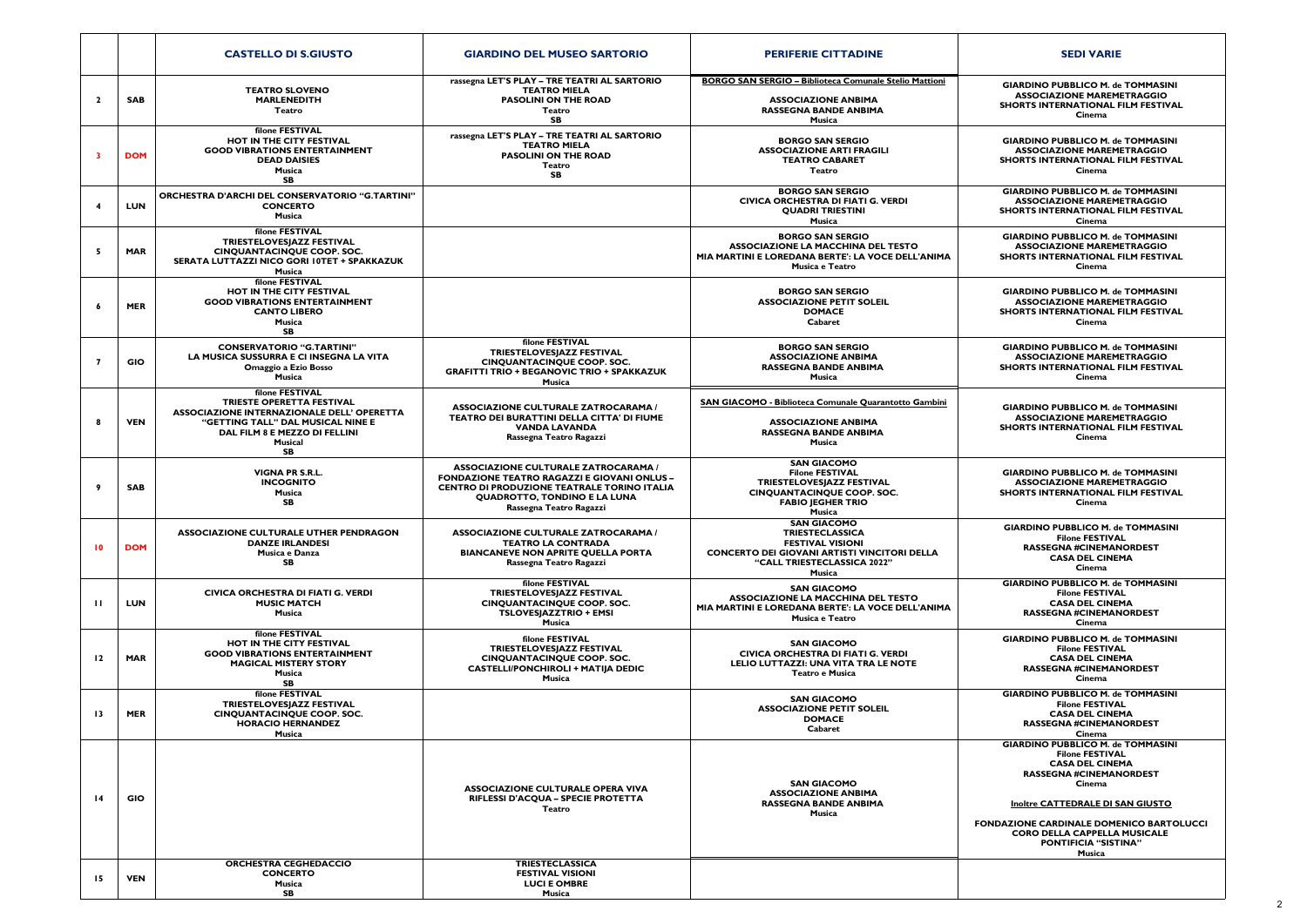|    |            | <b>CASTELLO DI S.GIUSTO</b>                                                                                                                                                       | <b>GIARDINO DEL MUSEO SARTORIO</b>                                                                                                                                                              | <b>PERIFERIE CITTADINE</b>                                                                                                                         | <b>SEDI VARIE</b>                                                                                                                                                     |
|----|------------|-----------------------------------------------------------------------------------------------------------------------------------------------------------------------------------|-------------------------------------------------------------------------------------------------------------------------------------------------------------------------------------------------|----------------------------------------------------------------------------------------------------------------------------------------------------|-----------------------------------------------------------------------------------------------------------------------------------------------------------------------|
|    |            | filone FESTIVAL                                                                                                                                                                   |                                                                                                                                                                                                 | <b>OPICINA - Società Culturale Slovena</b>                                                                                                         |                                                                                                                                                                       |
| 16 | <b>SAB</b> | TRIESTELOVESJAZZ FESTIVAL<br><b>CINQUANTACINQUE COOP. SOC.</b><br><b>JOHN SCOFIELD</b><br>Musica                                                                                  | <b>GOLDEN SHOW</b><br><b>CIOCCOLATO ALL'ARANCIO</b><br>Teatro                                                                                                                                   | <b>ASSOCIAZIONE ANBIMA</b><br><b>RASSEGNA BANDE ANBIMA</b><br>Musica                                                                               |                                                                                                                                                                       |
| 17 | <b>DOM</b> | <b>TEATRO MIELA</b><br><b>SUZANNE VEGA</b><br>Musica<br><b>SB</b>                                                                                                                 | <b>TEATRO STABILE di FIUME</b><br><b>LOCKCLOWN</b><br>Teatro                                                                                                                                    | <b>OPICINA</b><br>ORCHESTRA BAROCCA TRIESTINA CUM JUBILO<br><b>CONCERTO MUSICA BAROCCA</b><br>Musica                                               |                                                                                                                                                                       |
| 18 | <b>LUN</b> | filone FESTIVAL<br>HOT IN THE CITY FESTIVAL<br><b>GOOD VIBRATIONS ENTERTAINMENT</b><br><b>LARKIN POE</b><br>Musica<br><b>SB</b>                                                   |                                                                                                                                                                                                 | <b>OPICINA</b><br><b>ASSOCIAZIONE ARTI FRAGILI</b><br><b>MEIN KARL</b><br>Teatro                                                                   |                                                                                                                                                                       |
| 19 | <b>MAR</b> | <b>SOCIETA' DEI CONCERTI</b><br><b>L. VAN BEETHOVEN SINFONIA N. 5</b><br>Musica<br><b>SB</b>                                                                                      | filone FESTIVAL<br>TRIESTELOVESJAZZ FESTIVAL<br><b>CINQUANTACINQUE COOP. SOC.</b><br><b>GLAUCO VENIER NEW 4TET + VIOLONCELLI ITINERANTI</b><br>Musica                                           | <b>OPICINA</b><br><b>TEATRO MIELA</b><br><b>BABA BOOM SHOW "ARMIDA &amp; FRIENDS PER UN FUTURO</b><br><b>DECORTICATO E SENZA BUCCIA"</b><br>Teatro |                                                                                                                                                                       |
| 20 | <b>MER</b> | <b>ASSOCIAZIONE GIOVANI MUSICISTI</b><br><b>ORCHESTRA ESYO</b><br>Musica<br>SB                                                                                                    | filone FESTIVAL<br>TRIESTELOVESJAZZ FESTIVAL<br><b>CINQUANTACINQUE COOP. SOC.</b><br>THE LAST COAT OF PINK + ANGELO COMISSO<br><b>Musica</b>                                                    |                                                                                                                                                    |                                                                                                                                                                       |
| 21 | <b>GIO</b> | <b>SOCIETA' DEI CONCERTI</b><br>L. VAN BEETHOVEN SINFONIA N. 8<br>Musica<br>SB                                                                                                    | filone FESTIVAL<br>TRIESTELOVESJAZZ FESTIVAL<br><b>CINQUANTACINQUE COOP. SOC.</b><br><b>MAURILIO BALZANELLI + MOMBAO</b><br>Musica                                                              | <b>OPICINA</b><br><b>ASSOCIAZIONE PETIT SOLEIL</b><br><b>DOMACE</b><br>Cabaret                                                                     |                                                                                                                                                                       |
| 22 | <b>VEN</b> |                                                                                                                                                                                   | filone FESTIVAL<br>TRIESTELOVESJAZZ FESTIVAL<br><b>CINQUANTACINQUE COOP. SOC.</b><br>RENATO CHICCO-RATKO ZJACA NOCTURNAL QUARTET<br><b>FEATURING JOHN RILEY</b><br>+ MASSARIA DITMANS<br>Musica | <b>OPICINA</b><br><b>SOCIETA' DEI CONCERTI</b><br><b>MUSICA DA CAMERA</b><br>Musica                                                                | <b>POLITEAMA ROSS</b><br>filone FESTIVA<br><b>TRIESTE OPERETTA F</b><br><b>ASSOCIAZIONE INTERNAZIONA</b><br><b>LA PRINCIPESSA DELLA</b><br>Teatro<br><b>SB</b>        |
| 23 | <b>SAB</b> | filone FESTIVAL<br>HOT IN THE CITY FESTIVAL<br><b>GOOD VIBRATIONS ENTERTAINMENT</b><br><b>GORAN BREGOVIC</b><br>Musica<br><b>SB</b>                                               | <b>SOCIETA' DEI CONCERTI</b><br>L. VAN BEETHOVEN TRIO IN RE MAGGIORE OP. 70<br>Musica<br>SB                                                                                                     | <b>BARCOLA - Circolo Culturale Sloveno</b><br><b>ASSOCIAZIONE I '60 RUGGENTI</b><br>"I '60 RUGGENTI"<br>Musica                                     | <b>POLITEAMA ROSS</b><br><b>Filone FESTIVA</b><br><b>TRIESTE OPERETTA F</b><br><b>ASSOCIAZIONE INTERNAZIONA</b><br><b>LA PRINCIPESSA DELLA</b><br>Teatro<br><b>SB</b> |
| 24 | <b>DOM</b> |                                                                                                                                                                                   | <b>TEATRO LA CONTRADA</b><br><b>PERDI PESO IN 30 GIORNI</b><br>Teatro                                                                                                                           | <b>BARCOLA</b><br><b>ASSOCIAZIONE ANBIMA</b><br><b>RASSEGNA BANDE ANBIMA</b><br>Musica                                                             | <b>TEATRO VERD</b><br><b>SOCIETA' DEI CON</b><br><b>L. VAN BEETHOVEN SIN</b><br>Musica<br><b>SB</b>                                                                   |
| 25 | <b>LUN</b> | <b>EPOPS PRODUCTION</b><br><b>DANA GILLESPIE RONNIE JONES</b><br>Musica<br><b>SB</b>                                                                                              |                                                                                                                                                                                                 | <b>BARCOLA</b><br><b>ASSOCIAZIONE PETIT SOLEIL</b><br><b>DOMACE</b><br>Cabaret                                                                     |                                                                                                                                                                       |
| 26 | <b>MAR</b> | <b>CONSERVATORIO "G.TARTINI"</b><br><b>GEMELLAGGIO ORCHESTRE CONSERVATORI ITALIA -</b><br><b>SERBIA</b><br>Musica                                                                 |                                                                                                                                                                                                 | <b>BARCOLA</b><br><b>ASSOCIAZIONE TEATRALE L'ARMONIA / IL GABBIANO APS</b><br><b>UNA BURLA RIUSCITA</b><br>Teatro                                  |                                                                                                                                                                       |
| 27 | <b>MER</b> | <b>COMUNITÀ CROATA DI TRIESTE – HRVATSKA ZAJEDNICA U</b><br><b>TRSTU</b><br><b>OXYGENE</b> con la band croata Sudar percussion<br><b>JEAN MICHEL JARRE</b><br>Musica<br><b>SB</b> |                                                                                                                                                                                                 | <b>BARCOLA</b><br><b>ASSOCIAZIONE TRIESTE FLUTE</b><br><b>CONCERTO TRIESTE FLUTE ENSEMBLE</b><br>Musica                                            |                                                                                                                                                                       |
| 28 | <b>GIO</b> | <b>TEATRO MIELA</b><br><b>MIELA MUSIC LIVE</b><br>Teatro<br><b>SB</b>                                                                                                             | <b>TEATRO MOVIMENTI ARTISTICI TRASVERSALI</b><br>I GUARDIANI DEL NANGA<br>Teatro                                                                                                                | <b>BARCOLA</b><br><b>TOZZI TRIBUTE BAND</b><br><b>TOZZI TRIBUTE</b><br>Musica                                                                      |                                                                                                                                                                       |
|    |            |                                                                                                                                                                                   |                                                                                                                                                                                                 |                                                                                                                                                    | <b>POLITEAMA ROSS</b>                                                                                                                                                 |
| 29 | <b>VEN</b> | filone FESTIVAL<br>HOT IN THE CITY FESTIVAL<br><b>GOOD VIBRATIONS ENTERTAINMENT</b><br><b>CALLING THE BOSS</b><br>Musica<br><b>SB</b>                                             | <b>ASSOCIAZIONE VUOTO A PERDERE</b><br><b>ENDRIGO E NELIDA MILANI AI TRATTATI DI OSIMO</b><br>Teatro                                                                                            | <b>BARCOLA</b><br><b>ASSOCIAZIONE ANBIMA</b><br><b>RASSEGNA BANDE ANBIMA</b><br>Musica                                                             | filone FESTIVA<br><b>TRIESTE OPERETTA F</b><br><b>ASSOCIAZIONE INTERNAZIONA</b><br><b>SCUGNIZZA</b><br>Musica                                                         |
|    |            |                                                                                                                                                                                   |                                                                                                                                                                                                 |                                                                                                                                                    | <b>SB</b>                                                                                                                                                             |

| <b>SEDI VARIE</b>                                                                                                                                                                          |
|--------------------------------------------------------------------------------------------------------------------------------------------------------------------------------------------|
|                                                                                                                                                                                            |
|                                                                                                                                                                                            |
|                                                                                                                                                                                            |
|                                                                                                                                                                                            |
|                                                                                                                                                                                            |
|                                                                                                                                                                                            |
|                                                                                                                                                                                            |
|                                                                                                                                                                                            |
| <b>POLITEAMA ROSSETTI</b><br>filone FESTIVAL<br>TRIESTE OPERETTA FESTIVAL<br><b>ASSOCIAZIONE INTERNAZIONALE DELL'OPERETTA</b><br>LA PRINCIPESSA DELLA CZARDA<br>Teatro<br>SB               |
| <b>POLITEAMA ROSSETTI</b><br><b>Filone FESTIVAL</b><br><b>TRIESTE OPERETTA FESTIVAL</b><br><b>ASSOCIAZIONE INTERNAZIONALE DELL'OPERETTA</b><br>LA PRINCIPESSA DELLA CZARDA<br>Teatro<br>SВ |
| <b>TEATRO VERDI</b>                                                                                                                                                                        |
| <b>SOCIETA' DEI CONCERTI</b><br>L. VAN BEETHOVEN SINFONIA N. 9<br>Musica<br>SB                                                                                                             |
|                                                                                                                                                                                            |
|                                                                                                                                                                                            |
|                                                                                                                                                                                            |
|                                                                                                                                                                                            |
|                                                                                                                                                                                            |
| <b>POLITEAMA ROSSETTI</b>                                                                                                                                                                  |
| filone FESTIVAL<br><b>TRIESTE OPERETTA FESTIVAL</b><br><b>ASSOCIAZIONE INTERNAZIONALE DELL'OPERETTA</b><br><b>SCUGNIZZA</b><br>Musica                                                      |
| <b>SB</b>                                                                                                                                                                                  |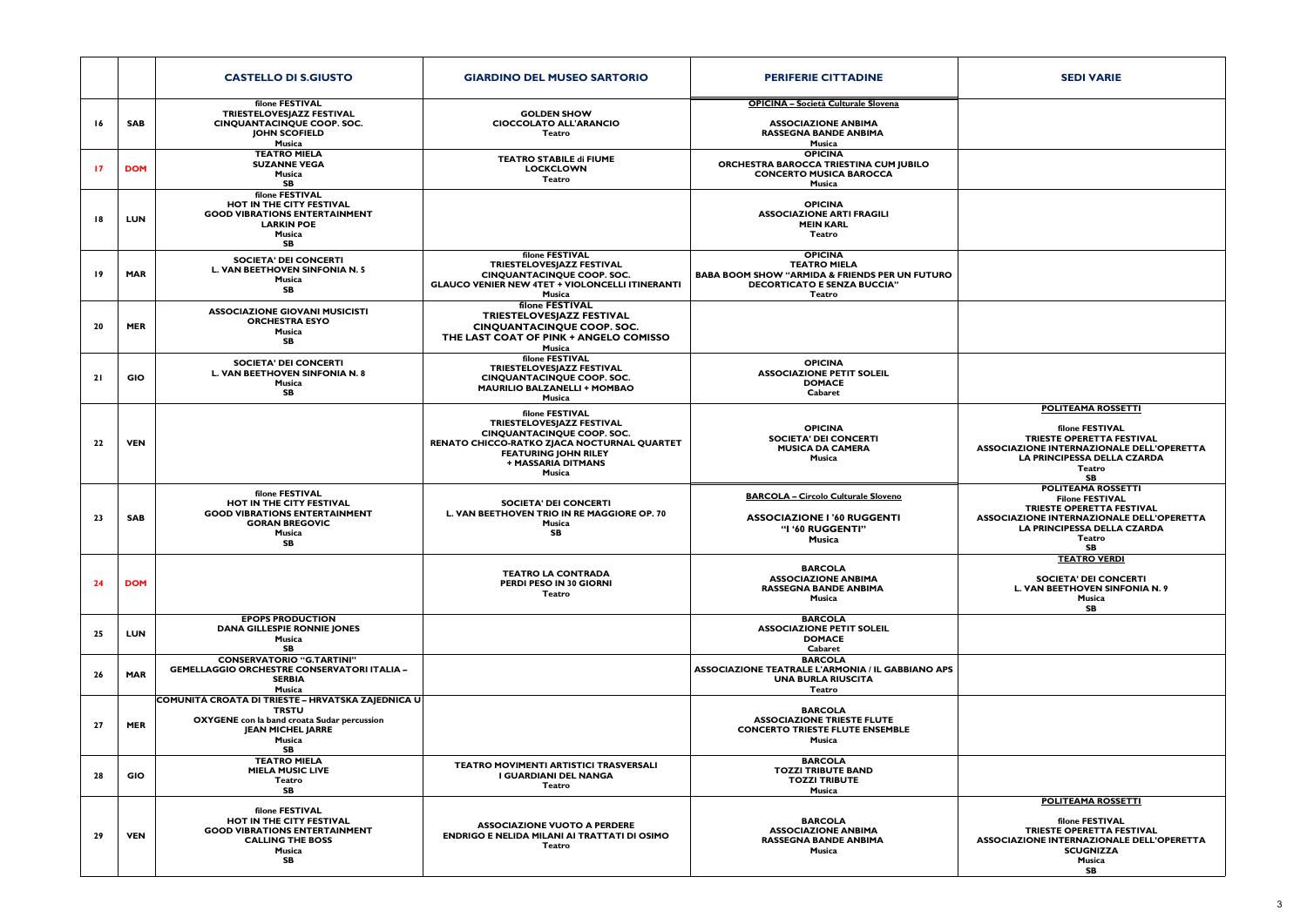|                         |            | <b>CASTELLO DI S.GIUSTO</b>                                                                                                                           | <b>GIARDINO DEL MUSEO SARTORIO</b>                                                                                                                                                   | <b>PERIFERIE CITTADINE</b>                                                                                                                         | <b>SEDI VARIE</b>                                                                                                                                                                      |
|-------------------------|------------|-------------------------------------------------------------------------------------------------------------------------------------------------------|--------------------------------------------------------------------------------------------------------------------------------------------------------------------------------------|----------------------------------------------------------------------------------------------------------------------------------------------------|----------------------------------------------------------------------------------------------------------------------------------------------------------------------------------------|
| 30                      | <b>SAB</b> | filone FESTIVAL<br>HOT IN THE CITY FESTIVAL<br><b>GOOD VIBRATIONS ENTERTAINMENT</b><br><b>CALLING THE BOSS</b><br>Musica<br>SB                        | <b>TEATRO STABILE DI VERONA</b><br><b>RACCONTO D'INVERNO</b><br>Teatro                                                                                                               | <b>BARCOLA</b><br><b>ASSOCIAZIONE ANBIMA</b><br><b>RASSEGNA BANDE ANBIMA</b><br>Musica                                                             | <b>POLITEAMA ROSS</b><br><b>Filone FESTIVA</b><br><b>TRIESTE OPERETTA F</b><br><b>ASSOCIAZIONE INTERNAZIONA</b><br><b>SCUGNIZZA</b><br>Musica<br><b>SB</b>                             |
| 31                      | <b>DOM</b> | <b>D'AIMES</b><br>DAMADORE' OMAGGIO A FABRIZIO DE ANDRE'<br>Musica<br><b>SB</b>                                                                       | <b>CIRCOLO CULTURALE ASTROFILI TRIESTE ODV</b><br><b>HOUSTON, ABBIAMO UN PROBLEMA</b><br>Storie spaziali di fallimenti, di successo e altre sorprese inaspettate<br>Teatro           | SERVOLA - Area comunale "ex cinema"<br><b>ASSOCIAZIONE ANBIMA</b><br><b>RASSEGNA BANDE ANBIMA</b><br>Musica                                        |                                                                                                                                                                                        |
|                         |            |                                                                                                                                                       | <b>AGOSTO</b>                                                                                                                                                                        |                                                                                                                                                    |                                                                                                                                                                                        |
|                         | <b>LUN</b> | filone FESTIVAL<br>HOT IN THE CITY FESTIVAL<br><b>GOOD VIBRATIONS ENTERTAINMENT</b><br><b>MARIO BIONDI</b><br>Musica<br><b>SB</b>                     |                                                                                                                                                                                      | <b>SERVOLA</b><br><b>ASSOCIAZIONE ARTI FRAGILI</b><br><b>MEIN KARL</b><br>Teatro                                                                   |                                                                                                                                                                                        |
| $\overline{2}$          | <b>MAR</b> | <b>ASSOCIAZIONE VITAMINA T</b><br><b>APPRODI FESTIVAL</b><br>Teatro<br><b>SB</b>                                                                      |                                                                                                                                                                                      | <b>SERVOLA</b><br><b>ASSOCIAZIONE TEATRALE L'ARMONIA / PROPOSTE</b><br><b>TEATRALI APS</b><br><b>CASALINGHE DISPERATE</b><br>Teatro                | <b>MUSEO D'ANTICHITA' J.J. W</b><br><b>ARCHEOLOGIA DI SERA 202</b><br>L'ABC DEI GEROGLIFICI + LE TRE STI<br><b>+ ESOTISMI SETTECENTESCHI E</b><br><b>MALIBRAN</b><br>Cultura           |
| $\overline{\mathbf{3}}$ | <b>MER</b> | filone FESTIVAL<br><b>TRIESTE OPERETTA FESTIVAL</b><br><b>ASSOCIAZIONE INTERNAZIONALE DELL'OPERETTA</b><br><b>GALA MUSICAL</b><br>Musica<br><b>SB</b> |                                                                                                                                                                                      | <b>SERVOLA</b><br><b>TEATRO MIELA</b><br><b>BABA BOOM SHOW "ARMIDA &amp; FRIENDS PER UN FUTURO</b><br><b>DECORTICATO E SENZA BUCCIA"</b><br>Teatro |                                                                                                                                                                                        |
| 4                       | <b>GIO</b> | filone FESTIVAL<br><b>SUMMER ROCK FESTIVAL</b><br><b>ASSOCIAZIONE MUSICA LIBERA</b><br><b>OZRICS TENTACLES ELETRONIC</b><br>Musica<br>SB              | <b>ASSOCIAZIONE CULTURALE ZATROCARAMA /</b><br>HNK IVAN P.I ZAJC DRAMMA ITALIANO DI FIUME<br><b>ADRIATICO</b><br>Rassegna Teatro Ragazzi                                             | <b>SERVOLA</b><br><b>ASSOCIAZIONE MACCHINA DEL TESTO</b><br><b>IL NASO</b><br>Teatro / Musica                                                      |                                                                                                                                                                                        |
| -5                      | <b>VEN</b> | filone FESTIVAL<br><b>SUMMER ROCK FESTIVAL</b><br><b>ASSOCIAZIONE MUSICA LIBERA</b><br><b>DELIRIUM</b><br>Musica<br>SB.                               | <b>ASSOCIAZIONE CULTURALE ZATROCARAMA /</b><br><b>COMPANY RUE BARREE FRANCIA</b><br><b>MARIO A PUPPET SHOW</b><br>Rassegna Teatro Ragazzi                                            | <b>SERVOLA</b><br><b>ASSOCIAZIONE PETIT SOLEIL</b><br><b>DOMACE</b><br>Cabaret                                                                     |                                                                                                                                                                                        |
| 6                       | <b>SAB</b> | filone FESTIVAL<br><b>SUMMER ROCK FESTIVAL</b><br><b>ASSOCIAZIONE MUSICA LIBERA</b><br><b>SOFT MACHINE</b><br>Musica<br>SB                            | <b>ASSOCIAZIONE CULTURALE ZATROCARAMA /</b><br>SSG IN DREAMART V SODELOVANJU S CANKARJEVIM<br>DOMOM LJUBLJANA ITALIA-SLOVENIA<br>IL CORTILE / NA DVORIŠČU<br>Rassegna Teatro Ragazzi | <b>SERVOLA</b><br><b>ASSOCIAZIONE ANBIMA</b><br><b>RASSEGNA BANDE ANBIMA</b><br>Musica                                                             |                                                                                                                                                                                        |
|                         | <b>DOM</b> | filone FESTIVAL<br><b>SUMMER ROCK FESTIVAL</b><br><b>ASSOCIAZIONE MUSICA LIBERA</b><br><b>OMAGGIO A BATTIATO</b><br>Musica<br><b>SB</b>               | <b>ASSOCIAZIONE CULTURALE ZATROCARAMA</b><br><b>ZAKON TEATAR CROAZIA</b><br>MIGLIORI AMICI / NAJBOLJ PRIJATELJI<br>Rassegna Teatro Ragazzi                                           |                                                                                                                                                    | <b>MOLO AUDAC</b><br>filone FESTIVA<br><b>TRIESTELOVESJAZZ F</b><br><b>CONCERTO ALL'ALBA - GIUL</b><br>Musica                                                                          |
| 8                       | <b>LUN</b> | ASSOCIAZIONE NUOVA ORCHESTRA DA CAMERA<br><b>F. BUSONI</b><br><b>LA MUSICA DEL CINEMA</b><br>Musica<br>SB                                             |                                                                                                                                                                                      |                                                                                                                                                    |                                                                                                                                                                                        |
| 9                       | <b>MAR</b> | filone FESTIVAL<br>HOT IN THE CITY FESTIVAL<br><b>GOOD VIBRATIONS ENTERTAINMENT</b><br><b>JOSH STONE</b><br>Musica<br>SB                              |                                                                                                                                                                                      |                                                                                                                                                    | <b>MUSEO D'ANTICHITA' J.J. W</b><br><b>ARCHEOLOGIA DI SERA 202</b><br><b>L'ABC DEI GEROGLIFICI + I TRE SAF</b><br><b>DEL MUSEO + L'OCA DEL CAIRO E</b><br><b>MOZARTIANE</b><br>Cultura |
| $\overline{10}$         | <b>MER</b> | filone FESTIVAL<br>TRIESTE OPERETTA FESTIVAL<br><b>ASSOCIAZIONE INTERNAZIONALE DELL'OPERETTA</b><br><b>SCONTROSA GRAZIA</b><br>Musica<br><b>SB</b>    |                                                                                                                                                                                      |                                                                                                                                                    |                                                                                                                                                                                        |
| п                       | GIO        | <b>TEATRO MIELA</b><br><b>MIELA MUSIC LIVE</b><br>Teatro<br><b>SB</b>                                                                                 | filone FESTIVAL<br>HOT IN THE CITY FESTIVAL<br><b>GOOD VIBRATIONS ENTERTAINMENT</b><br><b>RESPECT, OMAGGIO AD ARHETA</b><br>Musica<br><b>SB</b>                                      |                                                                                                                                                    |                                                                                                                                                                                        |

| <b>SEDI VARIE</b>                                                                                           |
|-------------------------------------------------------------------------------------------------------------|
| <b>POLITEAMA ROSSETTI</b>                                                                                   |
| <b>Filone FESTIVAL</b><br><b>TRIESTE OPERETTA FESTIVAL</b>                                                  |
| <b>ASSOCIAZIONE INTERNAZIONALE DELL'OPERETTA</b>                                                            |
| <b>SCUGNIZZA</b>                                                                                            |
| <b>Musica</b><br><b>SB</b>                                                                                  |
|                                                                                                             |
|                                                                                                             |
|                                                                                                             |
|                                                                                                             |
|                                                                                                             |
|                                                                                                             |
|                                                                                                             |
|                                                                                                             |
| <b>MUSEO D'ANTICHITA' J.J. WINCKELMANN</b>                                                                  |
| <b>ARCHEOLOGIA DI SERA 2022 - EGITTO.22</b>                                                                 |
| <b>L'ABC DEI GEROGLIFICI + LE TRE STELE EGIZIE DEL MUSEO</b><br>+ ESOTISMI SETTECENTESCHI E OMAGGIO A MARIA |
| <b>MALIBRAN</b>                                                                                             |
| Cultura                                                                                                     |
|                                                                                                             |
|                                                                                                             |
|                                                                                                             |
|                                                                                                             |
|                                                                                                             |
|                                                                                                             |
|                                                                                                             |
|                                                                                                             |
|                                                                                                             |
|                                                                                                             |
|                                                                                                             |
|                                                                                                             |
|                                                                                                             |
|                                                                                                             |
|                                                                                                             |
| <b>MOLO AUDACE</b>                                                                                          |
|                                                                                                             |
| filone FESTIVAL<br>TRIESTELOVESJAZZ FESTIVAL                                                                |
| <b>CONCERTO ALL'ALBA - GIULIO SCARAMELLA</b>                                                                |
| <b>Musica</b>                                                                                               |
|                                                                                                             |
|                                                                                                             |
| <b>MUSEO D'ANTICHITA' J.J. WINCKELMANN</b>                                                                  |
|                                                                                                             |
| <b>ARCHEOLOGIA DI SERA 2022 – EGITTO.22</b><br>L'ABC DEI GEROGLIFICI + I TRE SARCOFAGI LIGNEI EGIZI         |
| <b>DEL MUSEO + L'OCA DEL CAIRO ED ALTRE INTUIZIONI</b><br><b>MOZARTIANE</b>                                 |
| Cultura                                                                                                     |
|                                                                                                             |
|                                                                                                             |
|                                                                                                             |
|                                                                                                             |
|                                                                                                             |
|                                                                                                             |
|                                                                                                             |
|                                                                                                             |